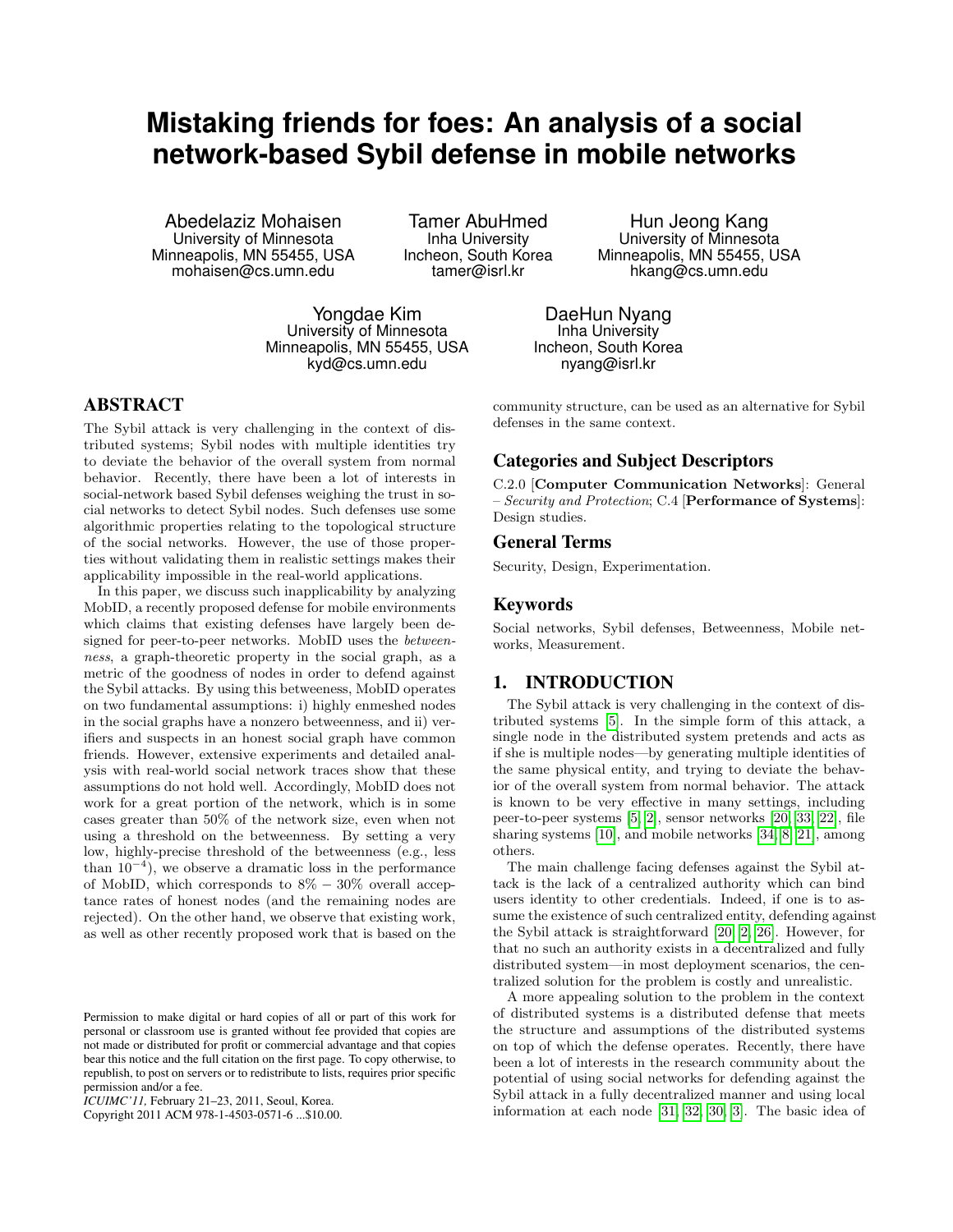this class of defenses is to weigh the trust exhibited in social graphs and a topological (or algorithmic) property that is known to be in the honest region—the region in which all honest nodes are. The existence of some Sybil nodes with many Sybil identities associated with these nodes, in what is called the dishonest region, would disrupt the algorithmic property of the overall graph (the honest and dishonest regions put together). This disruption can be used to isolate and detection the Sybil nodes, using property of the graph and random walk theory. Furthermore, one can bound the number of the Sybil identities introduced by the Sybil nodes, also in a distributed manner. Variations of the basic defense idea are used in many state-of-the-art social network-based defenses, as reported in [\[31,](#page-8-7) [32,](#page-8-8) [29,](#page-8-10) [30,](#page-8-9) [13,](#page-8-11) [3,](#page-7-3) [23\]](#page-8-12).

Most recently, Quercia et al. in [\[21\]](#page-8-5) introduced MobID, yet another design of the Sybil defenses that use social networks. This design has recently attracted attention because it newly provides a robust defense for mobile network environments while existing defenses have largely been designed for peer-to-peer networks. While it is similar to other designs in literature in the sense that it uses social networks as bootstrapping graphs, MobID differs to many of these designs in the sense that it uses the betweenness, a graph theoretic measure, as the algorithmic property for ranking the "goodness" of nodes in social graphs. The authors of MobID believe that other designs in literature, which assume a fast mixing social graph [\[19\]](#page-8-13) and use the random walk theory, are not suitable for mobile networks. In short, [\[21\]](#page-8-5) shows a circumstantial evidence that MobID works and detects Sybil nodes in mobile network environment. However, to reach this conclusion, the authors contradict the "trust assumption" in similar designs for defending against Sybil attack proposed in literature, and use traces of mobile encounters, which have less value of trust. Put it another way, while the design might be of a great value to defend against the Sybil attack, the use of mobile encounter traces is misleading. Whether MobID can operate in a general context and when using trust-possessing social graphs is untested.

This paper analyzes MobID and shows several fundamental findings. The contributions of the paper are as follows

- We first analyze MobID, a recently proposed social network-based Sybil defense, and show several fundamental shortcomings of it. Our analysis emphasize that the shortcomings come from the fact that MobID puts constraints on the nodes in the honest (and dishonest) region that are hard to meet, even with honest nodes. These shortcomings make the operation of MobID in realistic social network settings almost impossible.
- By experimenting with several real-world social network traces, we quantitatively show the extent to which MobID is inapplicable.

Complementary to the contributions above, we suggest that a large body of previous work can be used as a solution for the Sybil attack in the context of mobile networks. These works are not proposed by us in the first place, and their sufficiency (and shortcomings as well) can be found in the paper where they are proposed.

The rest of this paper is organized as follows. In section [2](#page-1-0) we discuss the preliminaries required for understanding the rest of this paper. In section [3](#page-2-0) we review the details of MobID and its operation. In section [4,](#page-3-0) we analyze MobID and

show the fundamental shortcomings that make its applicability in realistic settings impossible. In section [5](#page-4-0) we provide empirical evidence of our analysis of MobID, by experimenting with several real-world social graphs. In section [6](#page-5-0) we discuss the implication of the findings and look for alternatives to MobID by recalling other solutions from the literature. In section [7](#page-6-0) we review some of the related work. Finally, we draw concluding remarks in section [8.](#page-7-4)

## <span id="page-1-0"></span>2. PRELIMINARIES

In the section we review the preliminaries needed to understand the rest of this paper. We formalize the settings of the problem by formally describing the social network as a graph, and define the betweenness and related definitions.

#### 2.1 Network model

The social network can be viewed as an unweighted undirected graph  $G = (V, E)$  where V is the set of nodes in the graph, representing the set of people in the social network, and  $E$  is the set of edges in the graph, representing the set of interdependencies between people in the social network. For convenience, we set  $V = \{v_1, \ldots, v_n\}$  (meaning that  $|V| = n$ ) and  $E = \{e_{ij}\}\$  where  $e_{ij} \in E$  if and only if  $v_i$  and  $v_j$  in V are adjacent in  $G$ —we also assume  $|E| = m$ . We define A as the adjacency matrix, where  $A = [a_{ij}]^{n \times n}$  and

$$
a_{ij} = \begin{cases} 1 & v_i \sim v_j \\ 0 & \text{otherwise} \end{cases} . \tag{1}
$$

A random walk on G is defined using the transition matrix P. The transition matrix  $P$  captures the transition probability from any node to any other node in G. In particular,  $P = [p_{ij}]^{n \times n}$  where  $p_{ij}$  is the transition probability for movingfrom node  $i$  to node  $j$  in one-hop defined as:

$$
p_{ij} = \begin{cases} \frac{1}{\deg(v_i)} & v_i \sim v_j \\ 0 & \text{otherwise} \end{cases}
$$
 (2)

Notice that the movement here is conceptual; imagine a random walk capturing the flow of data over a network, then the event of moving is the propagation from node  $v_i$  to  $v_j$ using the link between them. This formulation of the transition matrix can be viewed as the norm of the adjacency matrix  $A$  by the row norm of  $A$  itself (row representing the row sum of  $A$ ). In other words, let  $A$  be the adjacency matrix defined above and define D as a diagonal matrix with the diagonal element  $d_{ii}$  in D equal to  $\deg(v_i) = \sum_j A_{ji}$ , then  $P$  is defined as

$$
P = D^{-1}A \tag{3}
$$

#### 2.2 The Betweenness Centrality

Centrality measures in general capture the significance of nodes in graphs. The betweenness centrality, as defined by Freeman [\[7\]](#page-7-5), captures the significance of nodes to the flow between other nodes. Two types of betweenness centrality are known and defined in literature: shortest-path betweenness and random walk-based betweenness.

The shortest path based betweenness, as the name implies, weighs the significance of nodes as a result of their occurrence at the shortest path between other nodes. Let  $w$ :  $E \to \mathbb{R}$  be a weight function that assigns real-valued weights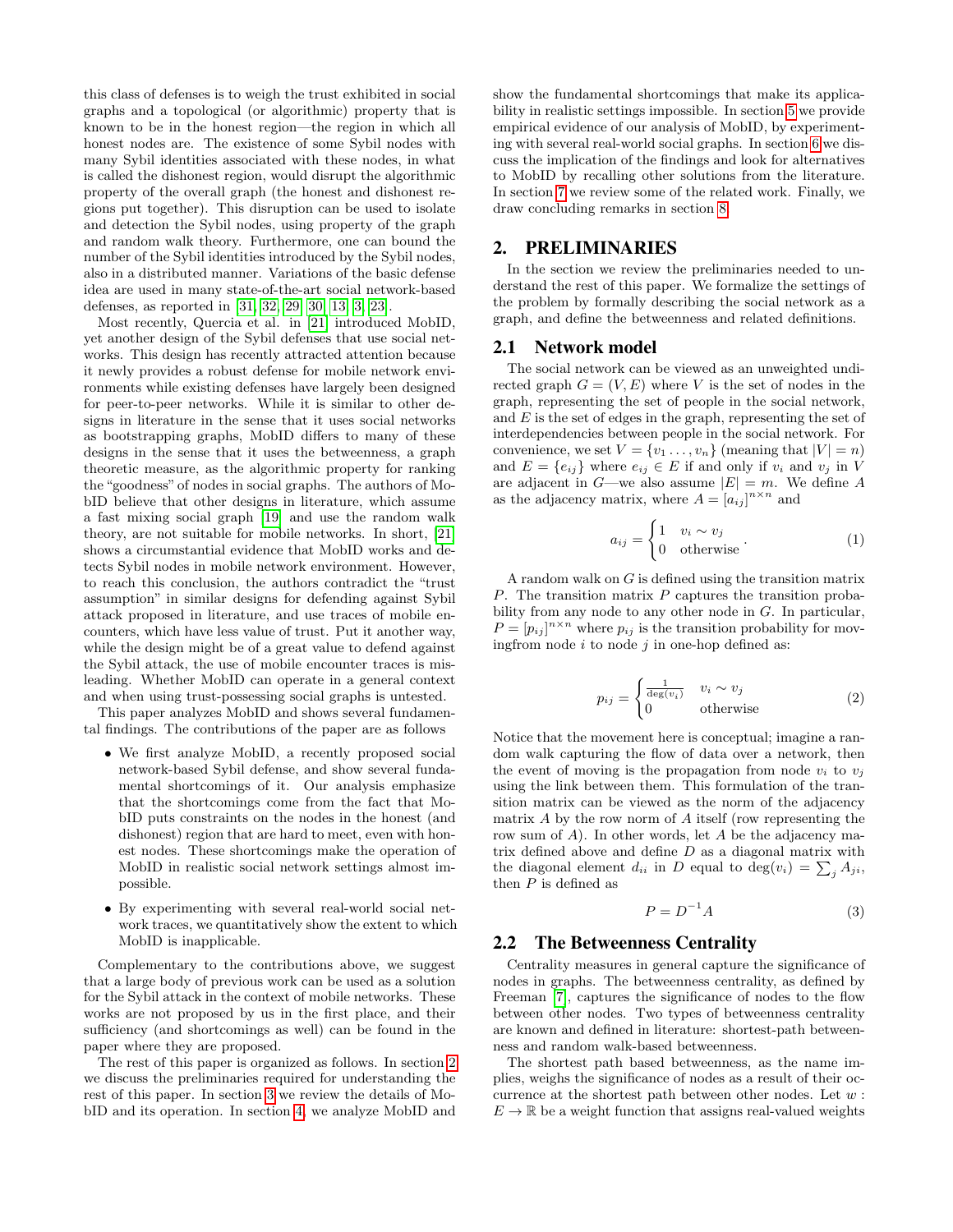to edges in  $G^1$  $G^1$ . The weight of path  $p = \langle v_1, v_2, \ldots, v_\ell \rangle$  is

$$
w(p) = \sum_{r=1}^{\ell} w(v_{r-1}, v_r).
$$
 (4)

The shortest path between nodes  $v_i$  and  $v_j$  is then defined as:

$$
\delta(v_i, v_j) = \begin{cases} \min\{w(p) : v_i \stackrel{p}{\leadsto} v_j\} & \text{path from } v_i \text{ to } v_j \\ \infty & \text{otherwise} \end{cases}.
$$

Since it may not be unique, a shortest path between  $v_i$  and  $v_j$ is any path with weight  $w(p) = \delta(v_i, v_j)$ . Now, suppose that  $\sigma_{st} = {\sigma_{ts}}^2$  $\sigma_{st} = {\sigma_{ts}}^2$  is the number of the shortest paths from the node  $v<sub>s</sub>$  to node  $v<sub>t</sub>$  and let  $\sigma_{st}(i)$  be the number of shortest paths from  $v_s$  to  $v_t$  that pass through the node  $v_i$ . Accordingly, we define the shortest path betweenness of the node  $v_i$  as

$$
b_i = \frac{2}{(n-1)(n-2)} \sum_{s \neq t \neq i} \frac{\sigma_{st}(i)}{\sigma_{st}} \tag{5}
$$

While the shortest path betweenness requires a global knowledge of the whole topology—an issue that raises a lot of concerns in social network-based applications, the random walk based betweenness can be implemented at a fully decentralized settings. Recall the random walk defined earlier and recall that the random walk connecting nodes  $v_i$  and  $v_j$ , denoted as  $v_i \stackrel{p_r}{\sim} v_j$ , is the set of nodes where each node on the random walk is selected uniformly at random by its prior node. Similarly, we define the betweenness for a node  $v_i$  as the normalized expected number of times it is hit by the random walk. In short, the same model of the shortest path-based betweenness model can be used to compute the random walk-based betweenness by replacing the short path component in the first one by the random walk in the latter one as a measure of connecting nodes.

Note that the betweenness is one of the centrality measures. Other measures include closeness (which also uses the shortest path), degree centrality (which ranks nodes based on their degrees), and eigenvalue centrality (which ranks nodes based on their corresponding eigenvalues of P).

#### <span id="page-2-0"></span>3. MOBID SCHEME

The scheme around which is rest of the paper is proposed in [\[21\]](#page-8-5) for defending against Sybil attack using social networks. The main motivation of this scheme is that existing social network-based Sybil defenses (such as SybilGuard, SybilLimit, SybilInfer and others with the same flavor) are not suitable for mobile networks. In this section, we review the details of the scheme in question (MobID).

The basic idea of MobID is to use a decentralized defense mechanism that weighs the value of friends and tries to blacklist some others as foes. This would not be possible without the use of a social "bootstrapping" graph. The bootstrapping graph represents a graph of offline relationships that govern what people initially know about the whole network—or the list of people that they initially know in advance. Once a user - marked as a suspect - in the network wants to interact with another user - marked as the verifier, the verifier asks the the suspect to prove his honesty. The suspect exchanges some attestation information by sending his list of contacts to the verifier. The verifier then uses this information to compute the suspect's betweenness when plugging the suspects sub-network within the verifier's network of friends, where shared friends between both the suspect and verifier are only considered. If the suspect's betweenness, computed as the shortest path based betweenness, is greater than some threshold then the verifier accepts him as an honest user. Otherwise the verifier marks the suspect as a foe. Without any further due, we now review the detailed description of MobID.

- 1. Establishing trust relation: For those nodes where the verifier is a friend in reality, trust is established using the bootstrapping graph and maintained using an authenticated public key. For other unknown friends, measuring the extent to which the node is trusted is done indirectly. In particular, the suspect sends to the verifier a set of "links" that represent the suspect's friends signed by those friends. Used signatures are typical RSA-like signatures. Given that the verifier already has the set of authenticated public keys for his own friends, he can easily verify what is being sent to him by the suspect if it is reporting a relationship with a common friend. By doing so, the verifier verifies and incorporates edges between the suspect and the verifier's friends.
- 2. Reasoning about the friends and foes networks: after the first step, the verifier incorporates the list of valid links of the suspect into his network of friends and foes. This excludes two sets of the suspect friends: friends unknown to the verifier and friends who are known to the verifier but their signatures did not verify against their public keys, which is authenticated and known to the verifier. Then, the verifier ranks the suspect into both networks; the network of friends, and network of foes. The ranking in the network of friends is referred to as GoodRank and the ranking in the network of foes is referred to as the BadRank.
- 3. Deciding whether to accept or reject a suspect: Depending on both of suspect ranks in the good network and bad network, the verifier decides whether to accept or reject the suspect node: if the GoodRank gives a betweenness greater than a particular value, referred to as the betweenness threshold  $b_t$ , the suspect is accepts the suspect, and rejected otherwise.

To this end, MobID makes several assumptions about the underlying bootstrapping graph and the key distribution model. In the following we summarize the major used assumptions.

First, people have offline relationships that govern their "friendship". Initially each node in the graph has a list of nodes adjacent to it which the node trusts without interaction and has some attestation information about each of them.

Second, the attestation information of friendship between nodes is public keys. Public keys are shared between nodes who are adjacent to each other in an offline phase, hence

<span id="page-2-1"></span><sup>&</sup>lt;sup>1</sup>In case of undirected unweighted graphs, the weight will be equal to 1 across all edges. This happens to be the case in [\[21\]](#page-8-5) and many other social network based designs.

<span id="page-2-2"></span><sup>2</sup>The equality results from the optimality of the shortest path; if a shortest path between two nodes is the shortest one then it is optimal and does not matter what order is used for computing it.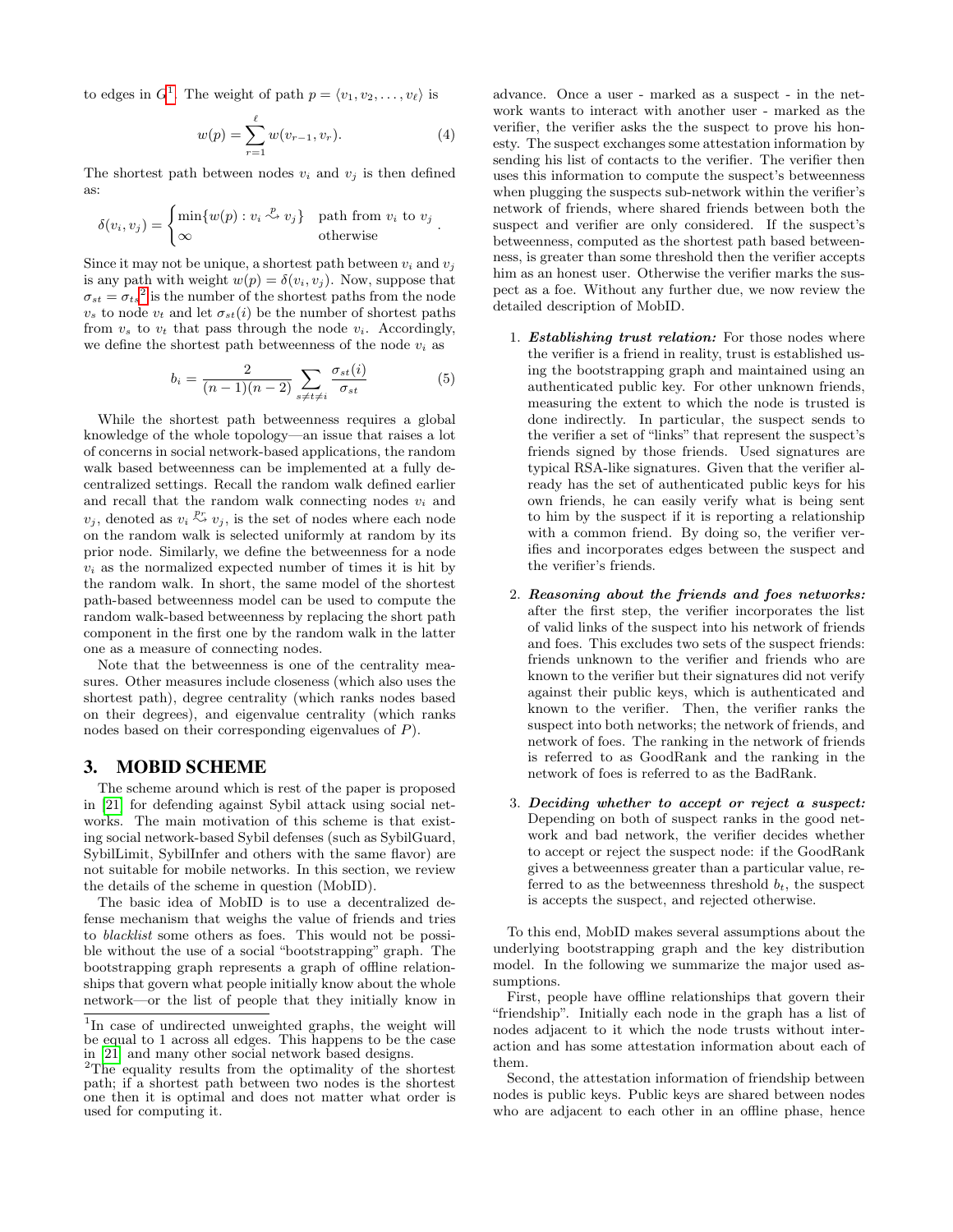not assuming or paying the cost of a centralized public key authentication entity. MobID does not assume the existence of a public key infrastructure but rather a manual public key authentication mechanism that uses a face-to-face interaction.

Third, people do not meet at random but have regular encounters, where such encounters are small in number. Also people move in groups, where members of the same community move all together as a single group. That means the encounter of a suspect implies that such suspect is more likely to be in the list of people that the verifier had an earlier encounter with, or with whom the verifier already has a relationship through the bootstrapping graph.

Last but not least, honest nodes are well-connected in social networks while Sybil nodes are sitting at the outlier part of the graph, with less connectivity to the rest of the graph.

While three of these assumptions are regularly assumed previous related work, some of these assumptions are simply contradicting the conventional literature. In particular, the first assumption is widely used as in [\[30,](#page-8-9) [31,](#page-8-7) [32,](#page-8-8) [3,](#page-7-3) [29,](#page-8-10) [13,](#page-8-11) [18,](#page-8-14) [25\]](#page-8-15), the second assumption is being used in [\[9\]](#page-7-6) and the last assumption is being the assumption in almost all other work that uses social networks for security and communication designs, including the work in [\[31,](#page-8-7) [32,](#page-8-8) [29,](#page-8-10) [30,](#page-8-9) [13,](#page-8-11) [3,](#page-7-3) [18,](#page-8-14) [25,](#page-8-15) [23\]](#page-8-12). However, the third assumption contradicts other work where mobility is assumed to be a uniform random walk on the graph in relation with prefixed locations as shown in [\[6\]](#page-7-7). It is worth noting that the assumption is not conventional in the context of social network-based designs, which makes our analysis even more conservative, by being less critical to the assumption of MobID. Although, challenging this assumption is not the concern of this study.

It is worth noting that the first assumption makes it necessary to use a bootstrap graph where the relationships, according to which trust is realized, exist in an offline and prior deployment phase. Though the social network application is used in mobile network context, the bootstrapping graph, with the first assumption in mind, can be any arbitrary social structure. We use this fact, in section [5](#page-4-0) to experiment with several real-world social graphs and show the shortcomings of MobID as pointed out earlier.

## <span id="page-3-0"></span>4. ANALYSIS

Now we are in a position to analyze MobID, according to the description we have provided earlier. MobID has two major shortcomings that make its applicability in the context of real-world social networks almost impossible. In the following, we elaborate on these problems in more details.

The first problem in MobID is what we refer to as the "common friend(s) problem". In order for a verifier to verify a suspect—this chance by itself is not a guarantee for accepting the suspect as we will see by examples—the suspect has to have a friend with the verifier himself. Not only that, but also the number of friends common to both of the suspect and verifier has to be large enough so that some of the shortest paths between the verifier and the list of his friends flow through the suspect. For example, it is always easy to show that when the verifier and the suspect have one friend in common that it is impossible for verifier's flows to go through the suspect. This impossibility follows from the fact that the shortest path is optimal and incorporating a new node in the verifier's social graph would make the path between the verifier to any other nodes in his graph 1-hop longer than previously known shortest path.

To understand how subtle is this problem for the deployment of MobID in real social network-based design context, consider the following example. In a network with  $n$  nodes, each node can have the role of the suspect and the verifier, thus the number of suspect-verifier pairs is  $n(n-1)$ . At anytime, and without considering an attacker in the honest bootstrapping graph, the only condition needed for telling whether the performance of MobID is acceptable or not is that (almost) all honest nodes are accepted with high probability by any and every verifier. From the point of view of the designer, any node must accept any other node requiring any node to have at least "some" friends with every other node in the bootstrap social graph. The constraint requires the social graph to be of a special form where the radius and diameter are too small (e.g., a diameter of at most 2, where most nodes are reachable in almost one hop)—the definition of diameter and radius are in section [5.](#page-4-0) This conservative condition required for the operation of MobiID might not be possible in reality, as the case with all of the social graphs we considered in our experiments—in Table [1.](#page-4-1)

The second problem is very much related to the first problem though more critical in theoretical and application contexts. The problem is due that the ranking used by MobID assigns scores to nodes based on their betweenness, which is computed based on the frequencies of a shortest path crossing that node. Given that the shortest path is optimal, there is no guarantee that a particular node—even those with high degrees—will be located at the path of the shortest path between other nodes. Accordingly, there is no guarantee for such nodes to have a valued (non-zero) betweenness.

In the following we give two simple examples to show where the design of MobID does not work for normal-looking nodes. In the first example we show the case of two nodes with common friends but MobID does not work; for that the betweenness being assigned to the suspect node is still zero. In the second example, we show another case where a suspect is not an edge node, yet it is identified as a Sybil node for that it shares no common friends with the verifier. Example 1: Consider the topology in Figure [1](#page-4-2) where node  $v_{17}$  is the verifier and node  $v_{14}$  is the suspect, with the corresponding neighbors of each node as shown. The common neighbor among both nodes is the node  $v_{18}$ . However, although node  $v_{14}$  is not an edge node—it has a lot of friends and located at the path between other nodes; in fact it has more friends than the verifier himself—the verifier will always assign zero-valued betweenness to  $v_{14}$ , because it uses the shortest path betweenness and none of the shortest paths from the verifier to its neighbors passes through the suspect. Example 2: Consider the same topology but the different order of verifier-suspect as shown in Figure [2.](#page-4-3) In this topology, let the verifier be  $v_{17}$  and the suspect be  $v_6$ . Even if  $v_6$  is not an terminal node (a node that is connected to the rest of the graph through a single link) and is significant to the shortest path flows from the subgraph behind  $v_5$  to the rest of the network, the node  $v_6$  is simply identified as a Sybil node for that it does not share a common friend with the verifier. Put it another way, whatever the value of the betweenness of  $v_6$  that it gains from its location at the path between other nodes, this value will not count when  $v_6$  is introduced to  $v_{17}$  because  $v_6$  has no common friend with  $v_{17}$ through which it should be introduced.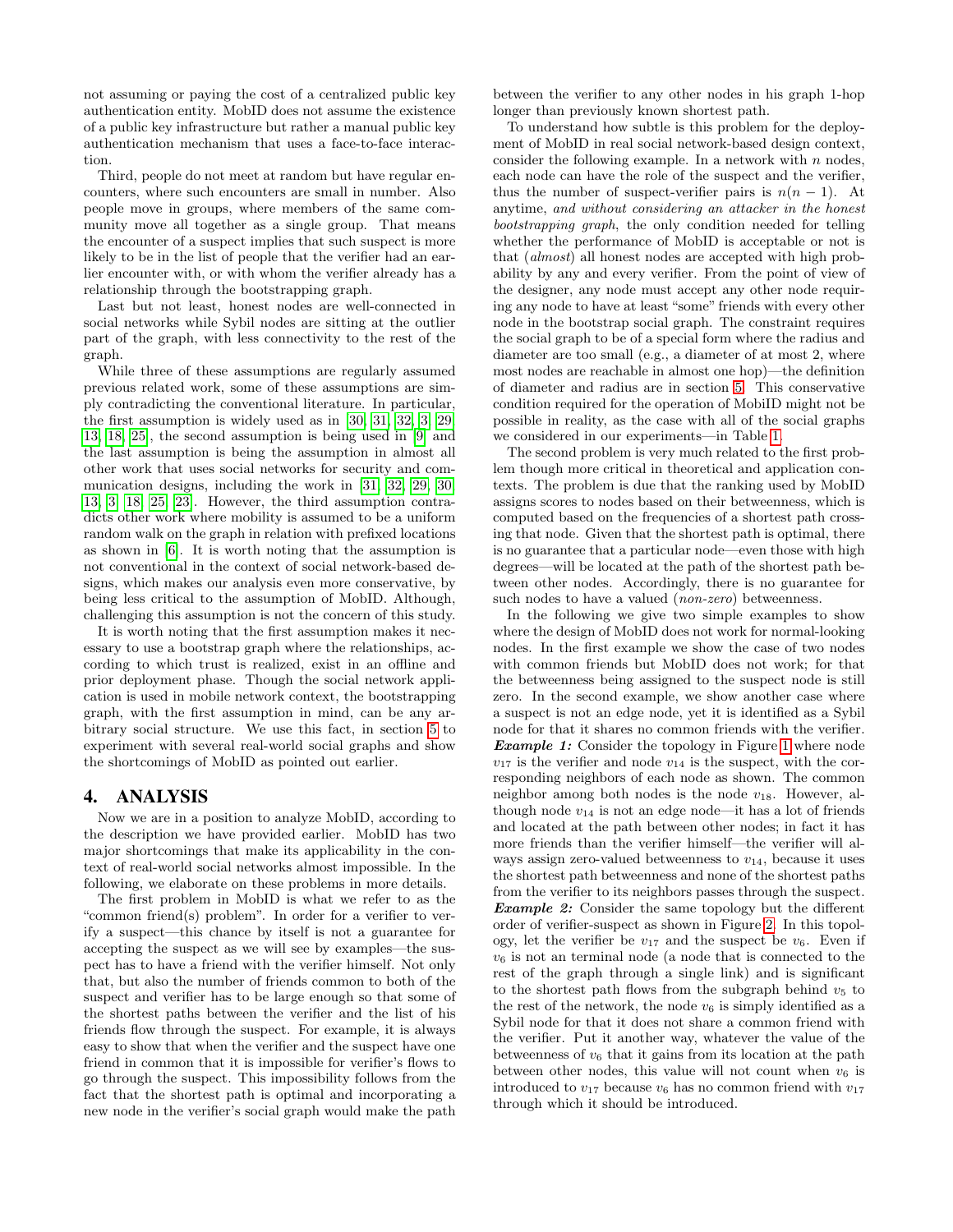

<span id="page-4-2"></span>Figure 1: A social network topology scenario where MobID is applied; in order for a suspect to be introduced to the verifier in the social graph, both nodes must have common neighbors. In this topology, despite having common neighbors, the use of shortest path betweenness makes verifiers identify honest nodes as Sybil because none of verifier's shortest paths to other nodes in its network pass through the suspect.

## <span id="page-4-0"></span>5. EMPIRICAL RESULTS

By experimenting with real-world social graphs, we show that MobID has several shortcomings that prevent its applicability in reality for defending against the Sybil attack. In this section we introduce the results of our study. To gain insight on the behavior of MobID, we relax the operation settings of MobID by assuming that each node has a global knowledge of the honest graph and tries to rank the different nodes according to their betweenness.

<span id="page-4-1"></span>Table 1: Social graphs with their size, diameter, and radius. Physics 1, 2, 3 are relativity, high-energy, and high-energy theory co-authorship respectively. D stands for the dimeter and R stands for the radius of the graph.

| Social network             | <b>Nodes</b> | Edges   | D  | R. |
|----------------------------|--------------|---------|----|----|
| Physics $1 \vert 12 \vert$ | 4,158        | 13,428  | 17 | 9  |
| Physics $2$ [12]           | 11,204       | 117,649 | 13 | 7  |
| Physics 3 [12]             | 8,638        | 24,827  | 18 | 10 |
| Wiki-vote [11]             | 7,066        | 100,736 | 7  | 4  |
| $DBLP$ [15]                | 10,000       | 20,684  | 8  | 4  |
| $Enron$ [12]               | 10,000       | 108,373 | 4  | 2  |
| Facebook [27]              | 10,000       | 81,460  | 4  | 2  |
| Youtube [16]               | 10,000       | 58,362  | 4  | 2  |

## 5.1 Data sets

The data sets (social graphs) used in this study are shown in Table [1](#page-4-1) and a complementary degree distribution of each of the graphs is shown in Figure [3.](#page-5-1) The different social networks are selected "carefully" so that to reflect several tendencies in the topological structures in the underlying social graphs. First let's define the eccentricity as the longest shortest path from a source to every possible destination in the social graph. The diameter is the longest eccentricity and radius is the shortest, for a particular source. Then, we



<span id="page-4-3"></span>Figure 2: A social network topology scenario where MobID is applied. The case of a verifier identifying a suspect as a Sybil node for that they do not share common friends, despite that the suspect is being with high betweenness when considering it in its own community.

list the tendencies of the different social graphs used in this study into three types, as follows:

- Type 1: social graphs with large radius and diameter, which exhibit strong community structure. This type is represented by Physics 1, Physics 2, and Physic 3.
- Type 2: social graphs with medium radius and diameter, which exhibit medium community structure. This type is represented by Wiki-vote and DBLP.
- Type 3: social graphs with small radius and diameter, which are flat and exhibit less community structures. This type is represented by Enron, Facebook, and Youtube.

For more details, see Table [1.](#page-4-1) It is also worth noting that these graphs are sampled from larger graphs—using the breadthfirst-search algorithm beginning from an arbitrary node in the original large graph. For more details on the original graphs and their topological characteristics, see [\[18\]](#page-8-14) and [\[19\]](#page-8-13).

### 5.2 Measuring the betweenness of social graphs

Measuring the betweenness of a social graph is not any harder than computing all pairs of shortest path, which has a cubic complexity in terms of the input size. Using the definition of the shortest path based betweenness explained in section [2,](#page-1-0) we compute the betweenness of the different social graphs in Table [1.](#page-4-1) The results are shown in Figure [4.](#page-6-1) Each of the sub-figures in Figure [4](#page-6-1) plots the CDF of the betweenness for the given graph. We draw the following observations on these experiments:

• In some of the graphs, particularly which have large diameter and radius, the betweenness of almost half of the nodes in the network is zero. This is understandable by understanding the definition of the shortest path betweenness and imagining the existence of several small communities within these networks, which are connected to the rest of the network through a few nodes. Nodes between communities have high betweenness and nodes within communities have smaller one.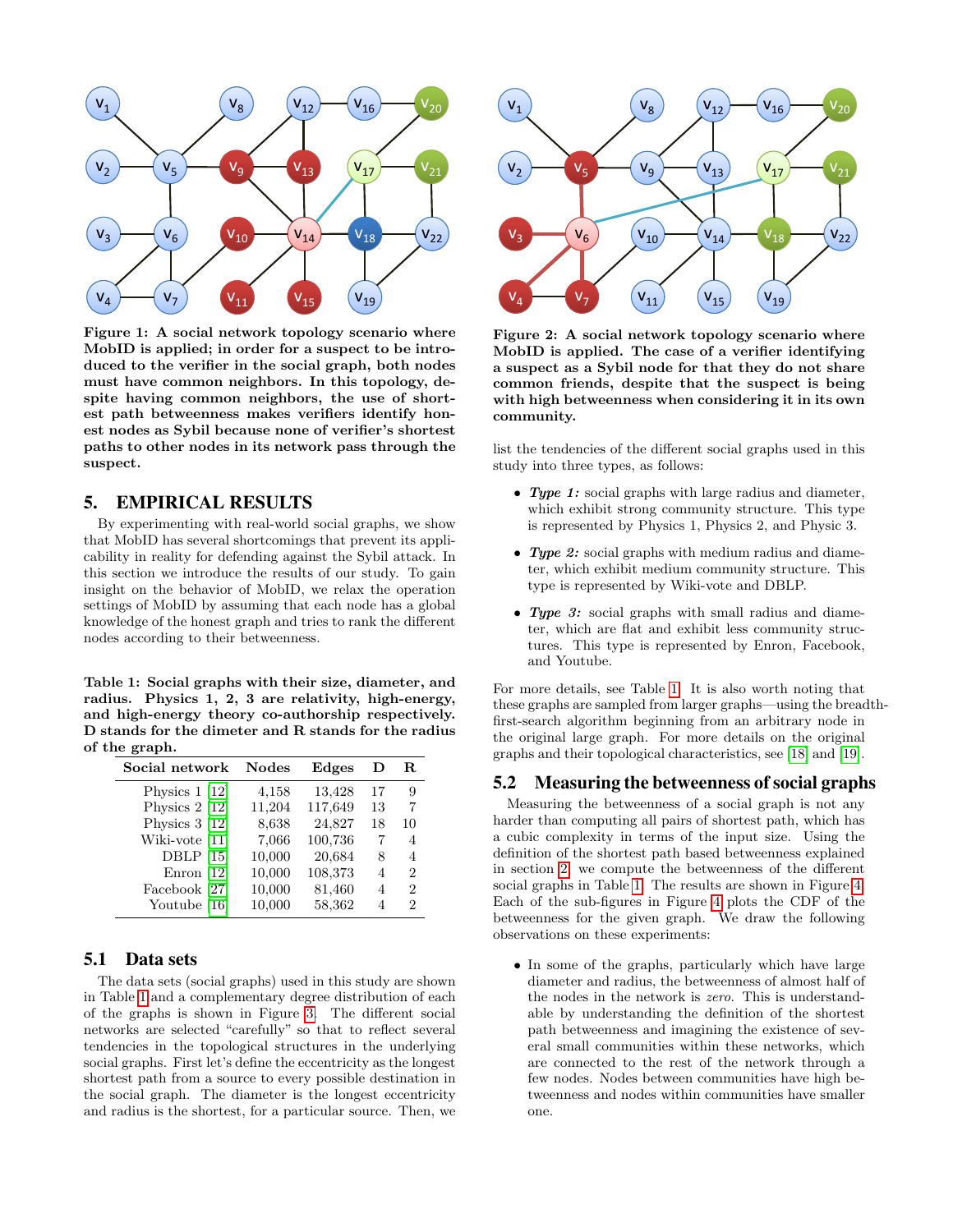

<span id="page-5-1"></span>Figure 3: Degree distribution of the different social graphs used in our experiments follows the power-law distribution (preferential attachment), which is the typical distribution in social networks.

• Even in those graphs with small to medium diameter and radius which have less community structure, 20% to 40% of the nodes have zero betweenness. One explanation for this behavior is that the shortest path is the optimal shortest distance between two nodes in the graph and this implies that some nodes, even though they are connected to other nodes in the graph, they may not be used in the shortest path (see example 1 and example 2 in section [4\)](#page-3-0).

## <span id="page-5-0"></span>6. IMPLICATIONS AND ALTERNATIVES

In this section, we discuss the implications of the raw measurements and the implication when using a threshold in ranking nodes as Sybil and non-Sybil according to MobID. We also discuss some alternatives to the betweenness.

#### 6.1 Implications

The implications of these measurements are striking. Considering even when a node has a global knowledge about the list of good nodes in the social graph (represented by the bootstrapping graph) there is 1/2 chance in some cases that a good node is going to be labeled as a Sybil node, even when considering a very low threshold for the betweenness. This probability is even higher in some cases. For example, even at the highest precision of the betweenness computed for DBLP, Youtube, Physics 1, 2 and 3, as shown in Fig-ure [4,](#page-6-1) with probability exactly  $1/2$ , a good node is going to be labeled as a bad node. What does that mean? In other words, from the point of view of each node in the social graph, half of the social graph is Sybil, despite being legitimate and honest nodes in the social graph.

## 6.2 Considering threshold on the betweenness

Is that the worst that MobID can achieve? In fact, MobID assumes a threshold on the betweenness for accepting any node in the social graph. In the previous subsection, we considered the threshold to be any value greater than zero. If we use a threshold, then how worse the result could be?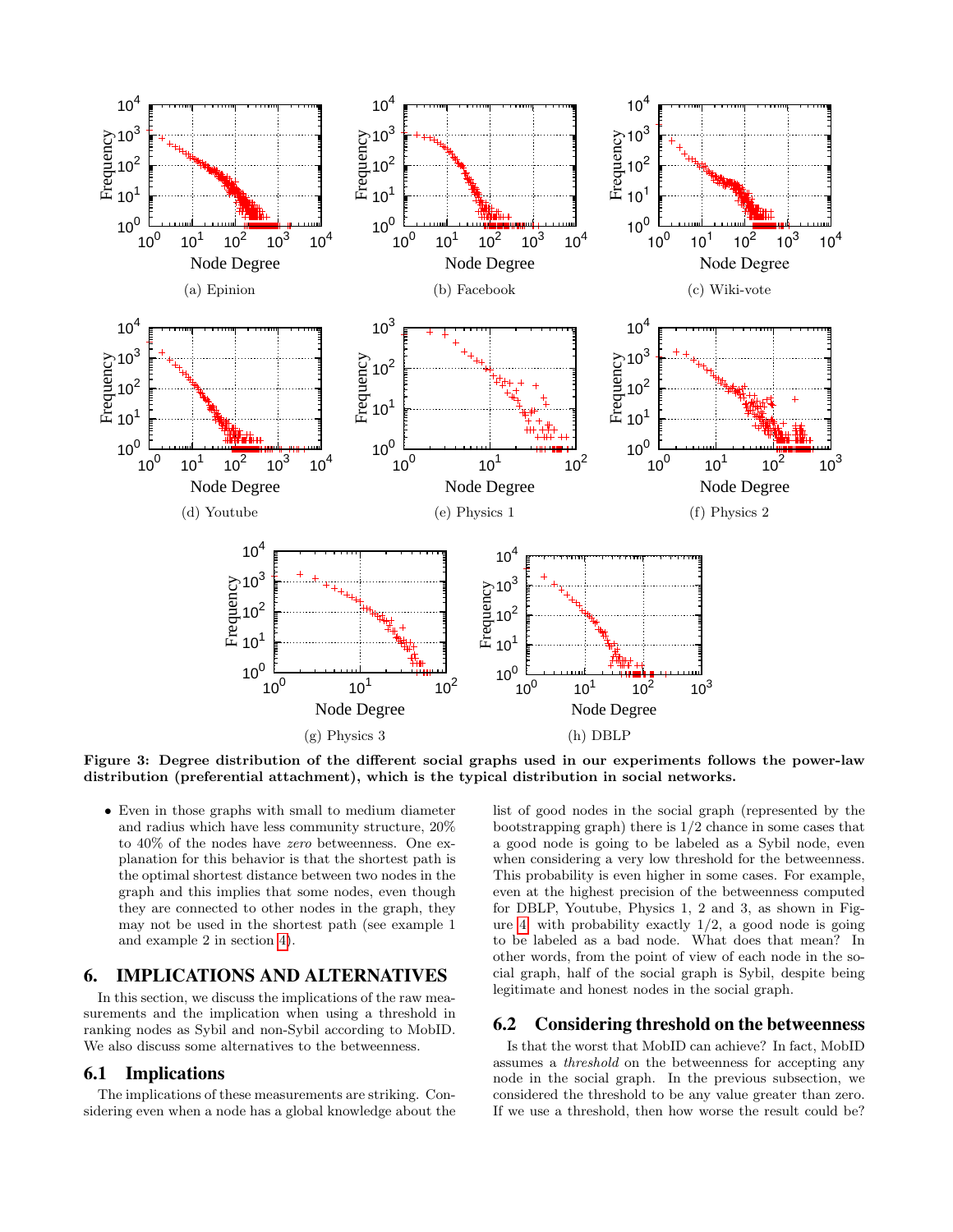<span id="page-6-2"></span>

<span id="page-6-1"></span>Figure 4: The CDF of betweenness in the different social graphs where high percents of nodes have zero betweenness. Notice the log (base 10) scale of the x-axis.

Figure [4](#page-6-1) answers this question. Recall the best that MobID can achieve in the settings of the social graphs used in our experiments, as shown in Figure  $4(a)$  to  $4(h)$ , which are as follows: Epinion (80% at  $b_t = 10^{-7}$ ), Facebook (85% at  $b_t = 10^{-7}$ ), Wiki-vote (65% at  $b_t = 10^{-8}$ ), Youtube (48% at  $b_t = 10^{-9}$ ), Physics 1 (45% at  $b_t = 10^{-8}$ ), Physics 2 (50% at  $b_t = 10^{-8}$ ), Physics 3 (50% at  $b_t = 10^{-6}$ ), and DBLP (50% at  $b_t = 10^{-9}$ .

What if one is to use a fixed threshold across the different social graphs? How is the rate of acceptance of MobID? By referring to Figure [4,](#page-6-1) we get the following: Epinion (20% at  $b_t = 10^{-4}$ ), Facebook (20% at  $b_t = 10^{-4}$ ), Wiki-vote (25%) at  $b_t = 10^{-4}$ ), Youtube (8% at  $b_t = 10^{-4}$ ), Physics 1 (38%) at  $b_t = 10^{-4}$ ), Physics 2 (30% at  $b_t = 10^{-4}$ ), Physics 3 (40% at  $b_t = 10^{-4}$ ), and DBLP (25% at  $b_t = 10^{-4}$ ). While none of these is an acceptable result for a Sybil defense in realistic settings, we observe that originally bad-performing social graphs are more resilient to the assigned threshold.

#### <span id="page-6-0"></span>7. RELATED WORK

Up to now, we have shown that the operation of MobID is almost impossible in the context of mobile networks, as well

<span id="page-6-3"></span>as any other context—by showing that it mislabels nodes in the social graph into foes when they are legitimate honest nodes. Now, we discuss potential alternatives that one may use instead of MobID. These alternatives are basically conventional alternatives or social network-based alternatives.

Newsome et al. [\[20\]](#page-8-0) discussed defenses for Sybil attacks on sensor networks, a closely related networking context to that of MobID's environment. In short, such defenses may include resources testing, which includes radio resource testing, the use of pre-shared keys, position verification, and code attestation. All of these can be used to replace MobID. The native environment of such defenses are sensor networks, which share a lot of common characteristics with general mobile networks; which makes the applicability of these defenses in mobile networks possible.

Social network-based Sybil defenses, such as those proposed in [\[31,](#page-8-7) [32,](#page-8-8) [29,](#page-8-10) [30,](#page-8-9) [13,](#page-8-11) [3,](#page-7-3) [23\]](#page-8-12) can also be used. Such deployment could be with some modifications to meet the mobile environment. Also, other recent design based on community detection in [\[25\]](#page-8-15) might be a potential alternative.

There is a large body of work on social networks, their analysis, and designs based on them. Many applications –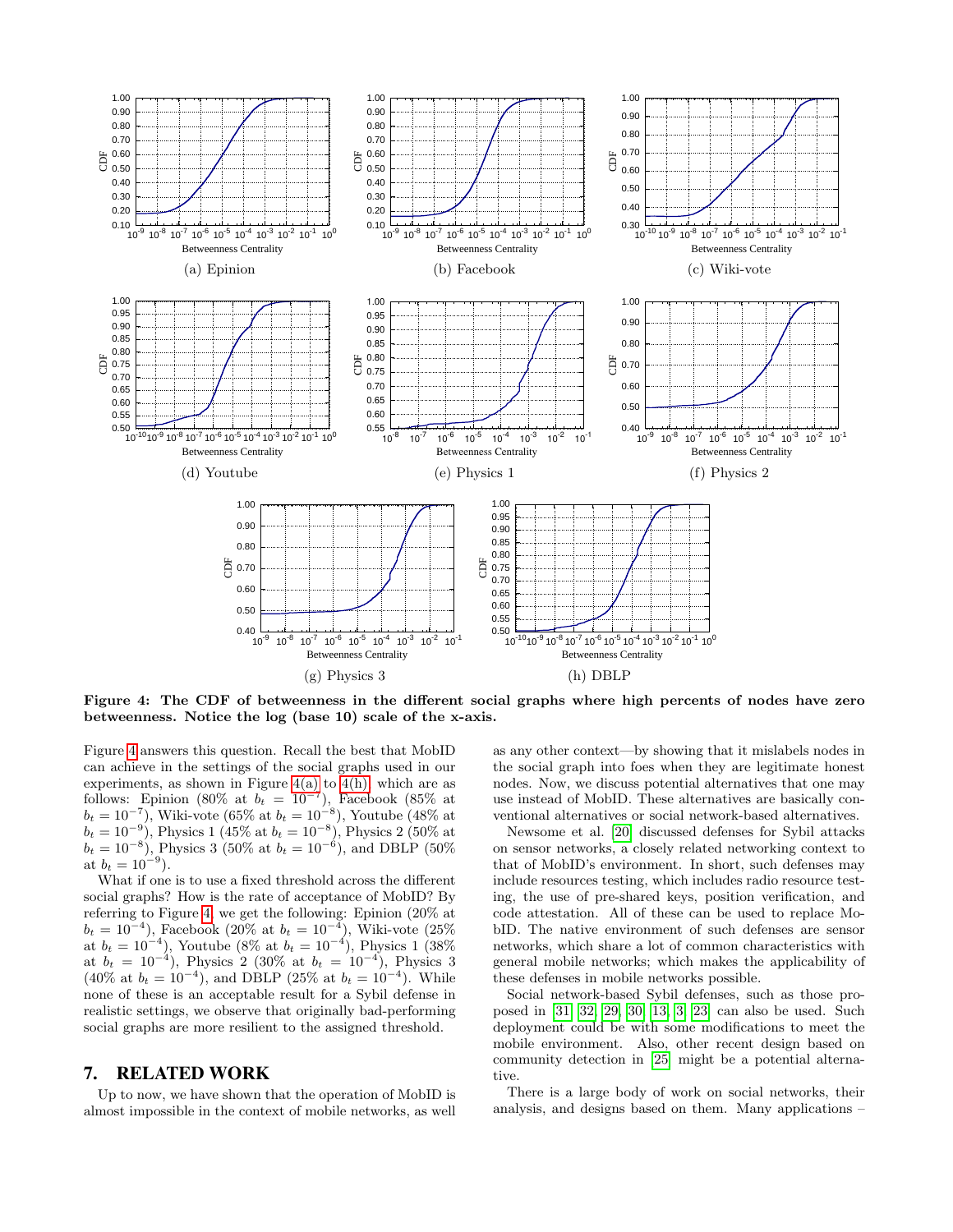not only the Sybil defenses – capitalize on the trust exhibited in these social networks and benefit from these networks in trust-demanding settings. These applications include applications for routing, recommendation systems, access control, and admission control, among others. We limit ourselves in this position to the related work on Sybil defenses and analysis of Sybil defenses design. For a relatively recent survey on related work, see [\[18\]](#page-8-14).

Sybil defenses based on social networks are ever-increasing and include SybilGuard [\[31\]](#page-8-7), SybilLimit [\[30\]](#page-8-9), SybilInfer [\[3\]](#page-7-3), SumUp  $[24]$ , and Whanau  $[14]$ . Each of these designs uses two different properties that are assumed to be in social networks: trust and an algorithmic property, namely the fast mixing of the social graph. The fast mixing of the social graph implies that there is no sparse cut in social graphs on top of which the Sybil defense is built, or that the honest region of the social graph is a single large community and that random walks beginning from an arbitrary good node in that region would reach every other node in the graph with probability driven according to the "stationary distribution" of the random walk. In [\[19\]](#page-8-13) and [\[4\]](#page-7-8), the mixing time is measured, where it is shown in [\[19\]](#page-8-13) that some of the social graphs are not as fast mixing as thought, and so social network-based defenses that use the mixing time as an algorithmic property may have weaker guarantees. This result was supported by the work in [\[25\]](#page-8-15) where such Sybil defenses are shown to be sensitive to community structures in social graphs, which correspond to slower mixing time.

Recent state-of-the-art online social network analysis can be seen in [\[16\]](#page-8-20) and [\[1\]](#page-7-9), and other that measures the community structure of the social graphs can be seen in [\[12\]](#page-8-16). While these works measure different characteristics of the social graphs, none of them consider the betweenness of nodes despite its importance. This lack of measurements of the property is probably due to the complexity of computations required for the betweenness, which as we have shown earlier required computing all shortest paths between nodes in the graph. Especially, this is a computationally non-trivial task for very large social graphs (at the scale of millions of nodes) which happens to be the case in most social graphs. While our work is sufficient to the extent it's proposed, we in principle use breadth-first-search based sampling to perform the measurements on a representiative graph. In further investigations, we would like to study the possibility of measuring the betweenness on larger graphs.

Last but also equally important, interaction in social networks and interaction graphs are studied in [\[27,](#page-8-19) [17\]](#page-8-23) and strength of links is modeled in [\[28\]](#page-8-24), which all share the flavor of measurements, and sometimes reasoning about systems built on top of social networks, with our work.

#### <span id="page-7-4"></span>8. CONCLUSION AND FUTURE WORK

In this paper we revised MobID, a recently proposed design for defending against Sybil attack in mobile networks using social networks. In particular, we show and empirically demonstrate that the applicability of MobID in realistic contexts is almost impossible. Furthermore, we discuss alternatives from literature that can be used instead of MobID in mobile environments. While there has been some other work in the literature that tries to solve the problem of Sybil defenses without using social networks, the solutions are limited in many aspects, and further investigation of elegant solutions that are practical and use social networks are

worthy of investigation. While the mean contribution of this paper is refuting MobID, in the near future we will look for alternatives that use social networks in mobile networks environments. Such alternative in part would consider properties that are robust against malicious behavior in the underlying social networks (such as infiltration attacks), hold for the good nodes, and can be used to distinguish such nodes from other dishonest nodes. We will consider the specific nature of mobile networks dynamics and how to accommodate for such dynamics when defending against the Sybil attack.

### Acknowledgement

The second and last author are supported by Basic Science Research Program through the National Research Foundation of Korea (KRF) funded by the Ministry of Education, Science and Technology (2010-0013254). The first, third, and fourth authors were supported by a research grant from Korea Advanced Institute of Science and Technology (KAIST). We would like to thank Daniele Quercia for discussions on the ideas in his work (MobID) discussed in this paper, Rob Jansen for his help proofreading this work, and Alan Mislove and Ben Y. Zhao for sharing their social graph datasets used in this work..

#### 9. REFERENCES

- <span id="page-7-9"></span>[1] Y.-Y. Ahn, S. Han, H. Kwak, S. B. Moon, and H. Jeong. Analysis of topological characteristics of huge online social networking services. In WWW, pages 835–844, 2007.
- <span id="page-7-1"></span>[2] N. Borisov. Computational puzzles as sybil defenses. In P2P '06: Proceedings of the Sixth IEEE International Conference on Peer-to-Peer Computing, pages 171–176, Washington, DC, USA, 2006. IEEE Computer Society.
- <span id="page-7-3"></span>[3] G. Danezis and P. Mittal. Sybilinfer: Detecting sybil nodes using social networks. In NDSS, 2009.
- <span id="page-7-8"></span>[4] M. Dell'Amico and Y. Roudier. A measurement of mixing time in social networks. In STM 2009, 5th International Workshop on Security and Trust Management, September 24-25, 2009, Saint Malo, France, 09 2009.
- <span id="page-7-0"></span>[5] J. R. Douceur. The sybil attack. In *IPTPS* '01: Revised Papers from the First International Workshop on Peer-to-Peer Systems, pages 251–260, London, UK, 2002. Springer-Verlag.
- <span id="page-7-7"></span>[6] Y. Fernandess and D. Malkhi. On spreading recommendations via social gossip. In SPAA '08: Proceedings of the twentieth annual symposium on Parallelism in algorithms and architectures, pages 91–97, New York, NY, USA, 2008. ACM.
- <span id="page-7-5"></span>[7] L. C. Freeman. A set of measures of centrality based on betweenness. Sociometry, 40(1):35–41, March 1977.
- <span id="page-7-2"></span>[8] S. Hashmi and J. Brooke. Authentication mechanisms for mobile ad-hoc networks and resistance to sybil attack. In SECURWARE '08: Proceedings of the 2008 Second International Conference on Emerging Security Information, Systems and Technologies, pages 120–126, Washington, DC, USA, 2008. IEEE Computer Society.
- <span id="page-7-6"></span>[9] T. Isdal, M. Piatek, A. Krishnamurthy, and T. E. Anderson. Privacy-preserving p2p data sharing with oneswarm. In SIGCOMM, pages 111–122, 2010.